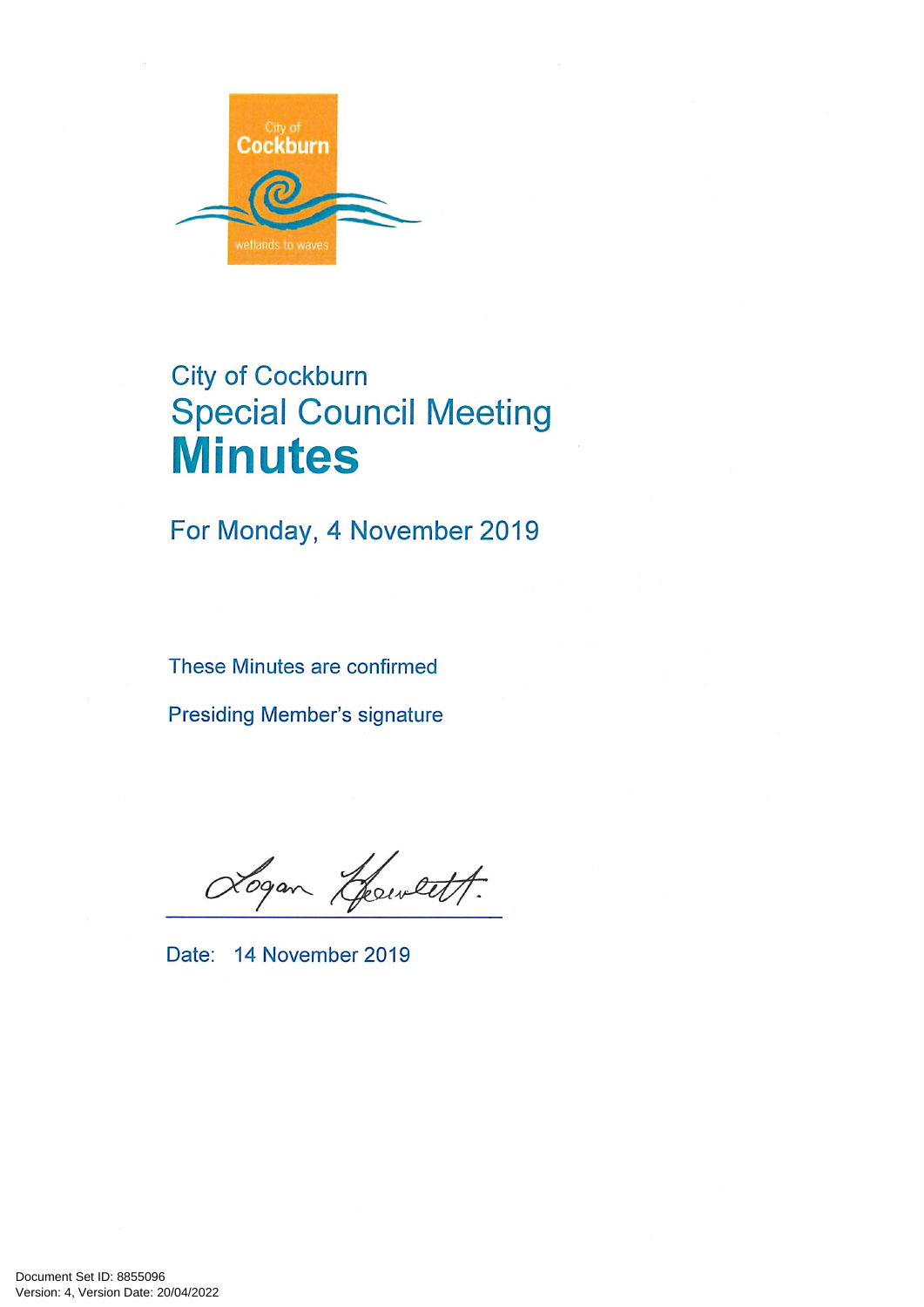## **CITY OF COCKBURN**

#### **SUMMARY OF MINUTES OF THE SPECIAL COUNCIL MEETING HELD ON MONDAY, 4 NOVEMBER 2019 AT 7:00 PM**

#### **Page**

| $\mathbf 1$ . |                                                                                                                     |  |  |  |
|---------------|---------------------------------------------------------------------------------------------------------------------|--|--|--|
| 2.            |                                                                                                                     |  |  |  |
| 3.            | DISCLAIMER (TO BE READ ALOUD BY PRESIDING MEMBER)  4                                                                |  |  |  |
| 4.            | ACKNOWLEDGEMENT OF RECEIPT OF WRITTEN DECLARATIONS OF<br>FINANCIAL INTERESTS AND CONFLICT OF INTEREST (BY PRESIDING |  |  |  |
| 5.            |                                                                                                                     |  |  |  |
| 6.            |                                                                                                                     |  |  |  |
| 7.            |                                                                                                                     |  |  |  |
| 8.            | DECLARATION BY MEMBERS WHO HAVE NOT GIVEN DUE<br>CONSIDERATION TO MATTERS CONTAINED IN THE BUSINESS PAPER           |  |  |  |
| 9.            |                                                                                                                     |  |  |  |
|               |                                                                                                                     |  |  |  |
|               | (2019/MINUTE NO 0197) SUSPENSION OF STANDING ORDERS 5                                                               |  |  |  |
|               | (2019/MINUTE NO 0198) RESUMPTION OF STANDING ORDERS 6                                                               |  |  |  |
|               |                                                                                                                     |  |  |  |
| 10.           |                                                                                                                     |  |  |  |
|               | (2019/MINUTE NO 0200) CONSIDER A CONFIDENTIAL STAFF<br>10.1                                                         |  |  |  |
|               |                                                                                                                     |  |  |  |
| 11.           | NEW BUSINESS OF AN URGENT NATURE INTRODUCED BY MEMBERS                                                              |  |  |  |
| 12.           |                                                                                                                     |  |  |  |
| 13.           | (2019/MINUTE NO 0202) RESOLUTION OF COMPLIANCE 10                                                                   |  |  |  |
| 14.           |                                                                                                                     |  |  |  |

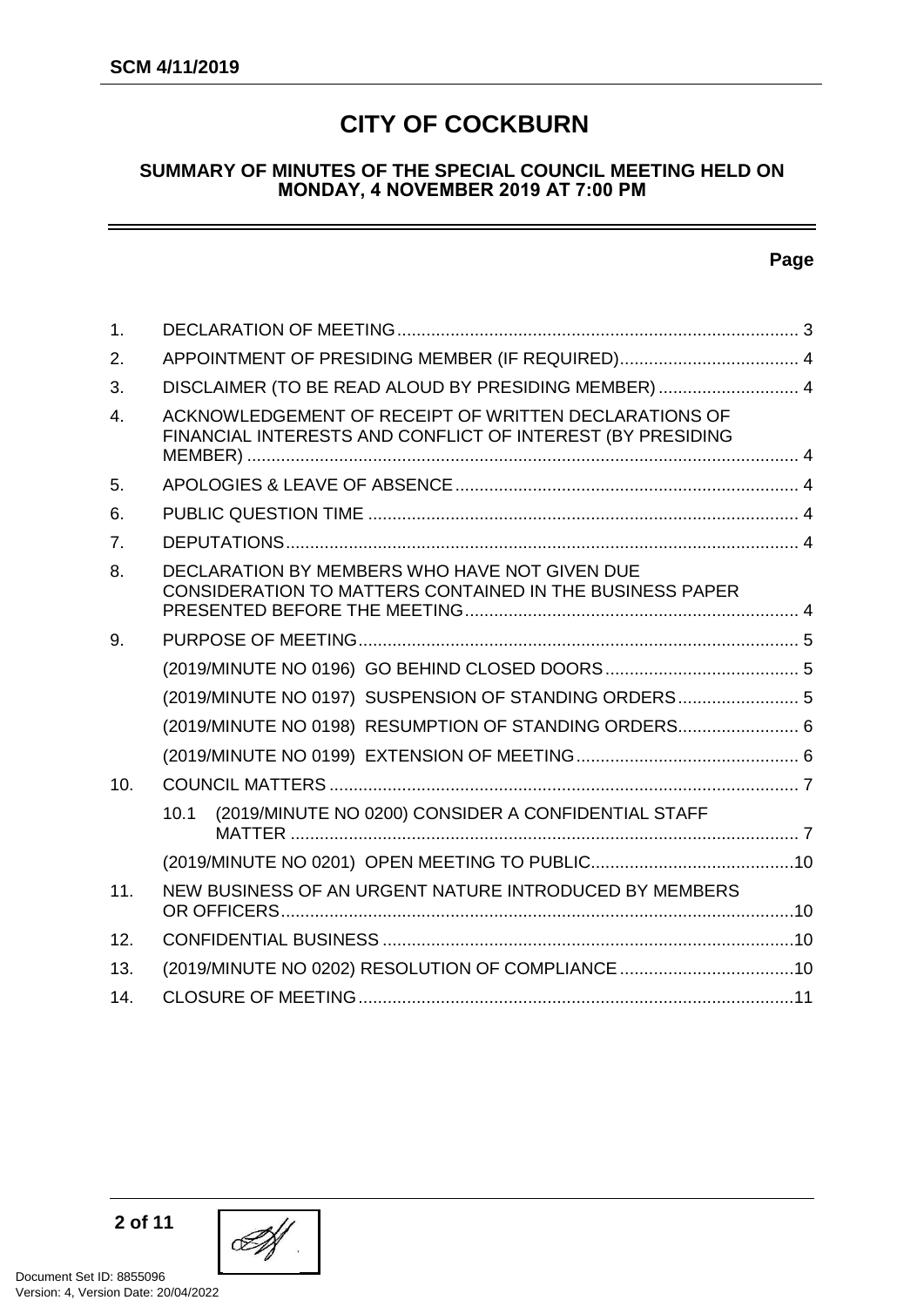## **CITY OF COCKBURN**

## **MINUTES OF SPECIAL COUNCIL MEETING HELD ON MONDAY, 4 NOVEMBER 2019 AT 7:00 PM**

#### **PRESENT:**

## **ELECTED MEMBERS**

| Mr L Howlett         |  | Mayor (Presiding Member)                                                 |  |  |
|----------------------|--|--------------------------------------------------------------------------|--|--|
| Ms L Kirkwood        |  | Deputy Mayor                                                             |  |  |
| Ms L Smith           |  | Councillor                                                               |  |  |
| Mr M Separovich      |  | Councillor                                                               |  |  |
| Dr C Terblanche      |  | Councillor                                                               |  |  |
| Mr P Eva             |  | Councillor                                                               |  |  |
| Ms C Stone           |  | Councillor                                                               |  |  |
| Ms P Corke           |  | Councillor                                                               |  |  |
| Mr T Widenbar        |  | Councillor                                                               |  |  |
| <b>IN ATTENDANCE</b> |  |                                                                          |  |  |
| Mr S Downing         |  | <b>Acting Chief Executive Officer</b>                                    |  |  |
| Mr D Arndt           |  | Director Planning & Development (Dep.<br>$7:05$ pm $)$                   |  |  |
| Mr D Green           |  | Director Governance & Community Services                                 |  |  |
| Mr C Sullivan        |  | Director Engineering & Works Development<br>(Dep. 7:05pm)                |  |  |
| Mr N Mauricio        |  | <b>Acting Director Finance and Corporate</b><br>Services (Dep. 7:05pm)   |  |  |
| Mrs G Bowman         |  | Executive Manager, Strategy & Civic Support<br>Development (Dep. 7:05pm) |  |  |
| Mrs L Spearing       |  | Personal Assistant to CEO (Dep. 7:08pm)                                  |  |  |
| Ms R Harding         |  | <b>Jackson McDonald</b>                                                  |  |  |
| Ms B Swanson         |  | <b>Jackson McDonald</b>                                                  |  |  |
|                      |  |                                                                          |  |  |

## <span id="page-2-0"></span>**1. DECLARATION OF MEETING**

The Presiding Member declared the meeting open at 7:00pm.

"Kaya, Wanju Wadjuk Budjar" which means "Hello, Welcome to Wadjuk Land"

The Presiding Member acknowledged the Nyungar People who are the traditional custodians of the land on which the meeting is being held and pay respect to the Elders of the Nyungar Nation, both past and present and extend that respect to Indigenous Australians who are with us tonight.

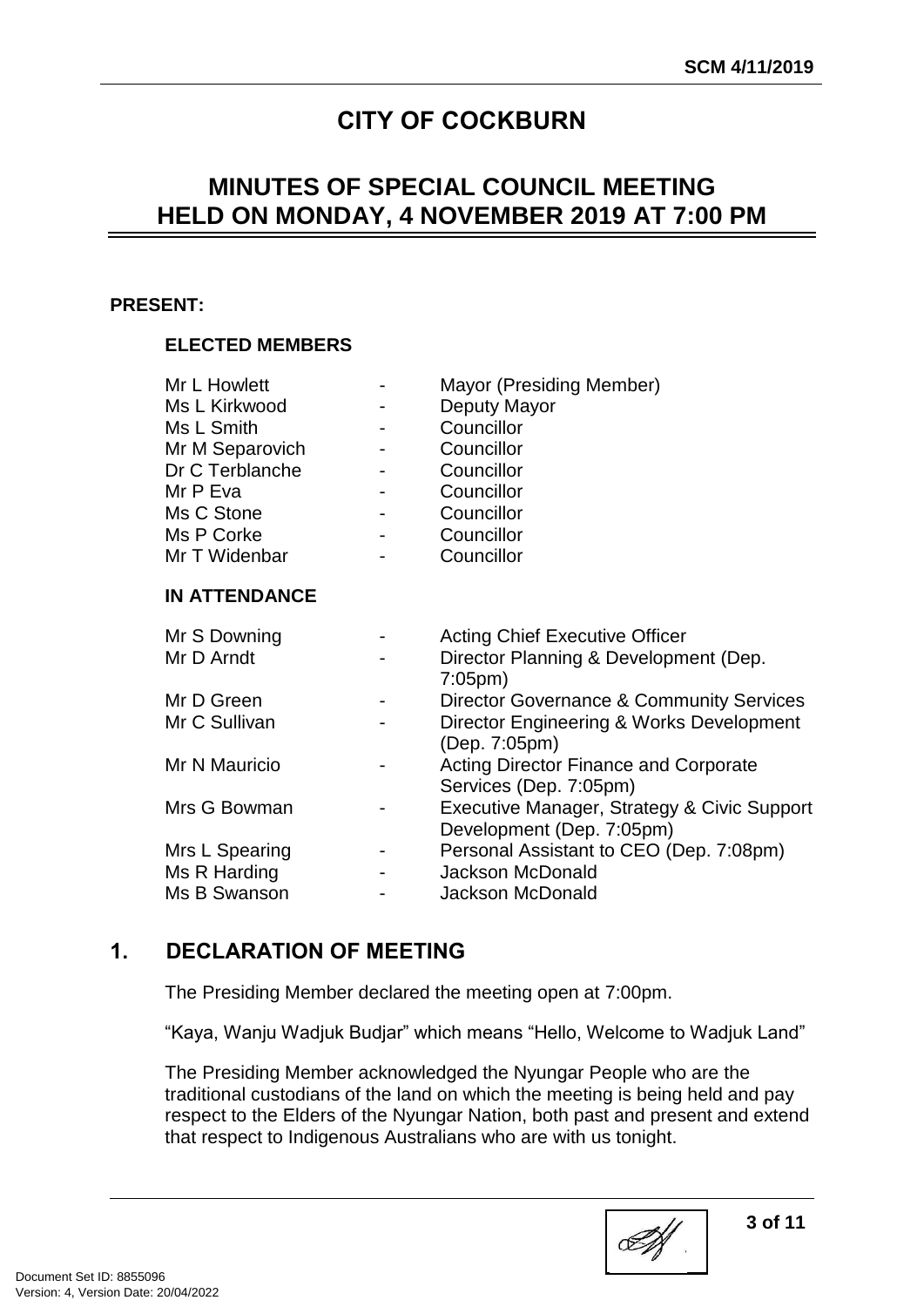## <span id="page-3-0"></span>**2. APPOINTMENT OF PRESIDING MEMBER (IF REQUIRED)**

Nil

## <span id="page-3-1"></span>**3. DISCLAIMER (TO BE READ ALOUD BY PRESIDING MEMBER)**

Members of the public, who attend Council Meetings, should not act immediately on anything they hear at the Meetings, without first seeking clarification of Council's position. Persons are advised to wait for written advice from the Council prior to taking action on any matter that they may have before Council.

## <span id="page-3-2"></span>**4. ACKNOWLEDGEMENT OF RECEIPT OF WRITTEN DECLARATIONS OF FINANCIAL INTERESTS AND CONFLICT OF INTEREST (BY PRESIDING MEMBER)**

Nil

## <span id="page-3-3"></span>**5. APOLOGIES & LEAVE OF ABSENCE**

Mr K Allen - Councillor **Cause Councillor Figure 2** Apology Mr S Cain - Chief Executive Officer - Leave of Absence

## <span id="page-3-4"></span>**6. PUBLIC QUESTION TIME**

#### **Mr Ramon Woodcock, Spearwood**

- Q1. Mr Woodcock raised a question referencing litigation between specific councillors.
- A1. The matter does not relate to the Agenda item.

## <span id="page-3-5"></span>**7. DEPUTATIONS**

Nil

## <span id="page-3-6"></span>**8. DECLARATION BY MEMBERS WHO HAVE NOT GIVEN DUE CONSIDERATION TO MATTERS CONTAINED IN THE BUSINESS PAPER PRESENTED BEFORE THE MEETING**

Nil

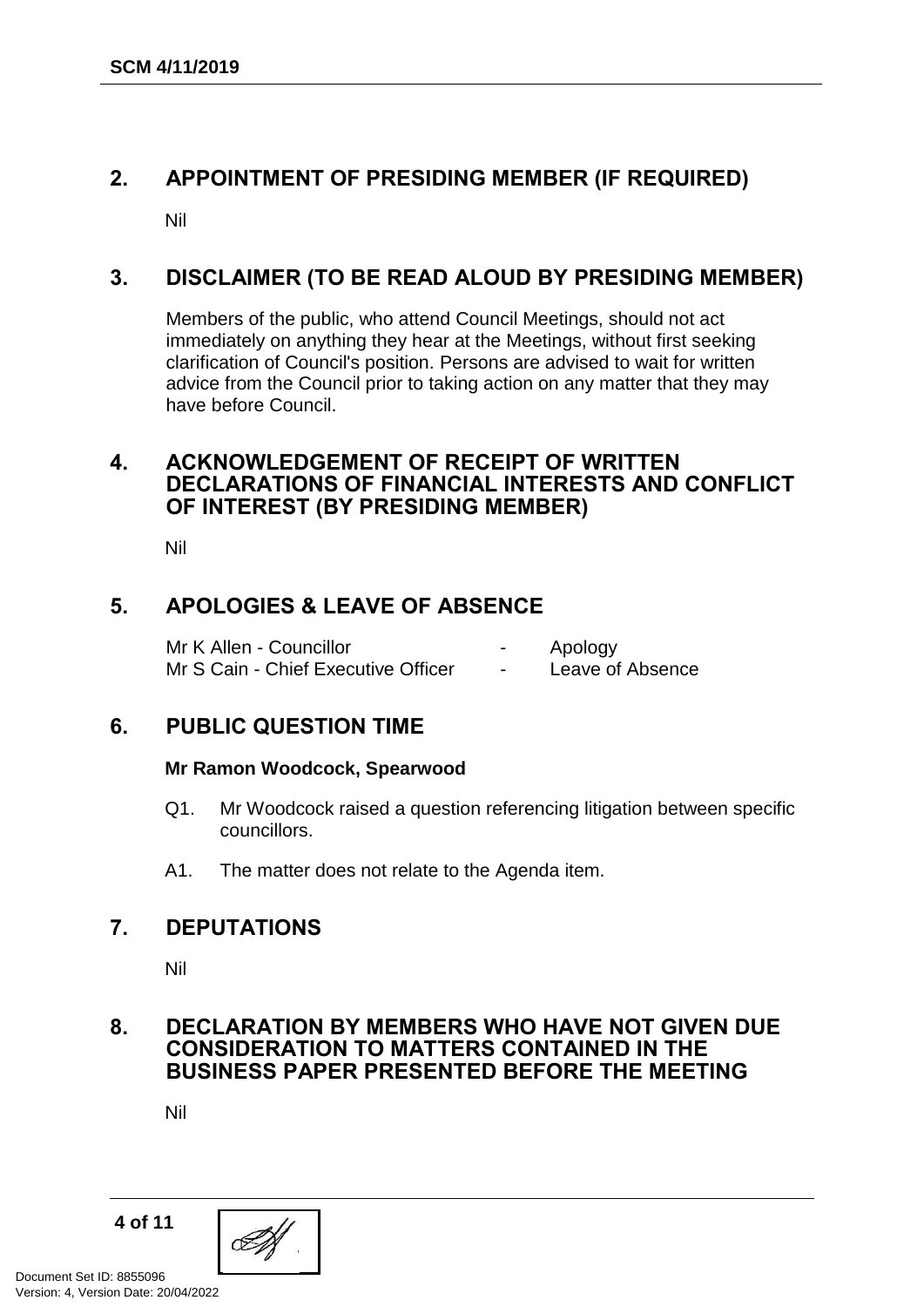## <span id="page-4-0"></span>**9. PURPOSE OF MEETING**

The purpose of the meeting is to consider a confidential staff matter.

## <span id="page-4-1"></span>**(2019/MINUTE NO 0196) MEETING TO PROCEED BEHIND CLOSED DOORS**

## **COUNCIL DECISION**

MOVED Mayor L Howlett SECONDED Cr C Stone

That Council, pursuant to Section 5.23(2)(a) of the Local Government Act 1995, proceed behind closed doors the time being 7:03pm to consider Item 10.1 – Consider a Confidential Staff Matter.

## **CARRIED 9/0**

## **Reason for Decision**

To consider a confidential staff matter.

Mayor Howlett acknowledged Ms R Harding and Ms B Swanson of Jackson McDonald, to the meeting at 7:04pm.

Directors Planning and Development, Engineering and Works, Acting Director Finance and Corporate Services, Executive Manager, Strategy and Civic Support left the meeting at 7:05pm.

## **(2019/MINUTE NO 0197) SUSPENSION OF STANDING ORDERS**

## **COUNCIL DECISION**

MOVED Deputy Mayor L Kirkwood SECONDED Cr C Stone

That Council, pursuant to clause 22.1 of Standing Orders suspended the meeting procedures, the time being at 7:07pm.

## <span id="page-4-2"></span>**CARRIED 9/0**

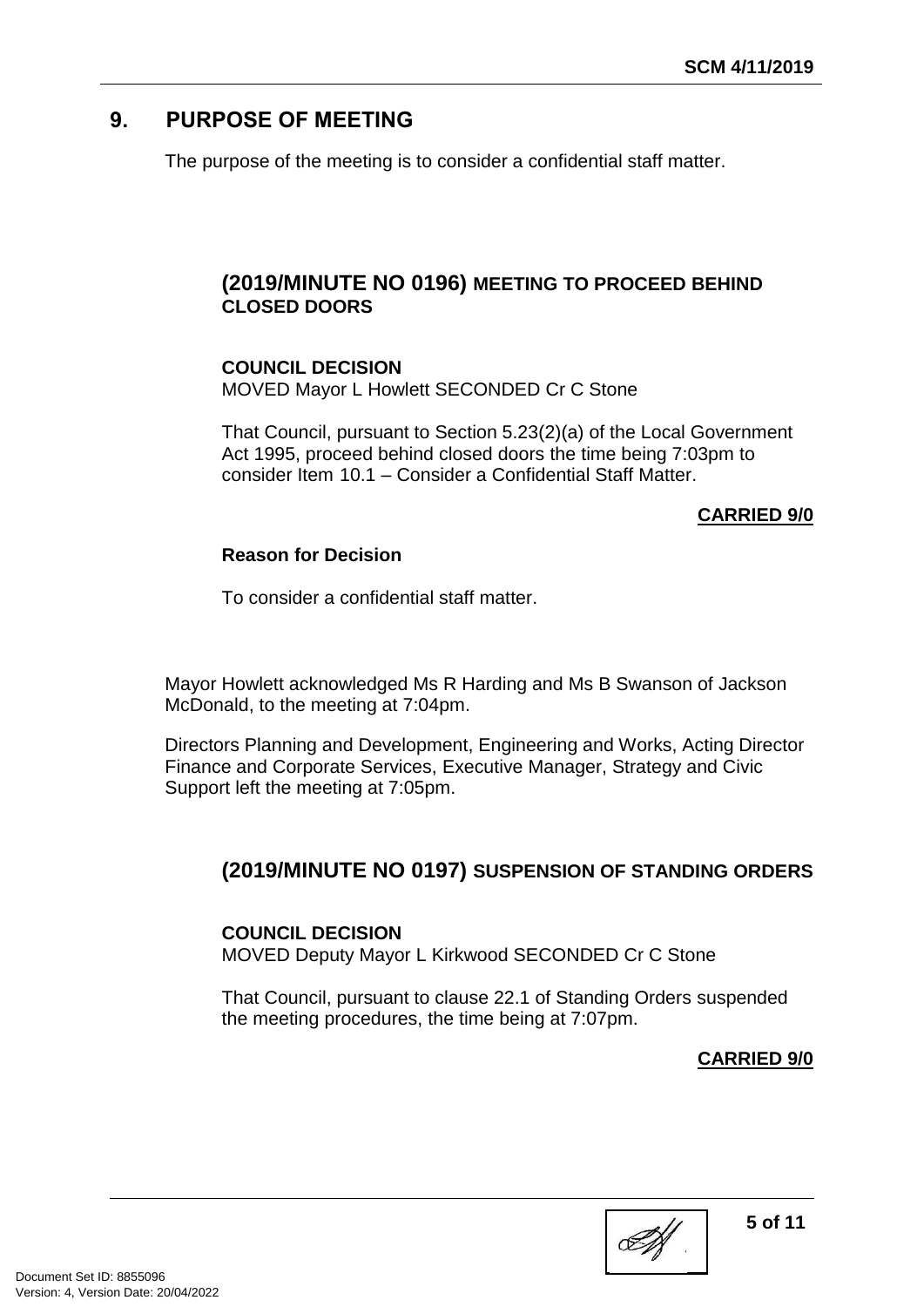Minute Clerk left the meeting at 7:08pm.

#### <span id="page-5-0"></span>**(2019/MINUTE NO 0198) RESUMPTION OF STANDING ORDERS**

#### **COUNCIL DECISION** MOVED Cr P Eva SECONDED Cr C Stone

That Standing Orders be resumed, the time being 8:57pm.

#### <span id="page-5-1"></span>**CARRIED 9/0**

## **(2019/MINUTE NO 0199) EXTENSION OF MEETING**

#### **COUNCIL DECISION**

MOVED Cr M Separovich SECONDED Cr C Stone

That Council extend the meeting for a period of 10 minutes, in accordance with Clause 4.13 of Council's Standing Orders Local Laws.

#### **CARRIED 9/0**

#### **Reason for Decision**

To enable the reason for Council to be concluded.

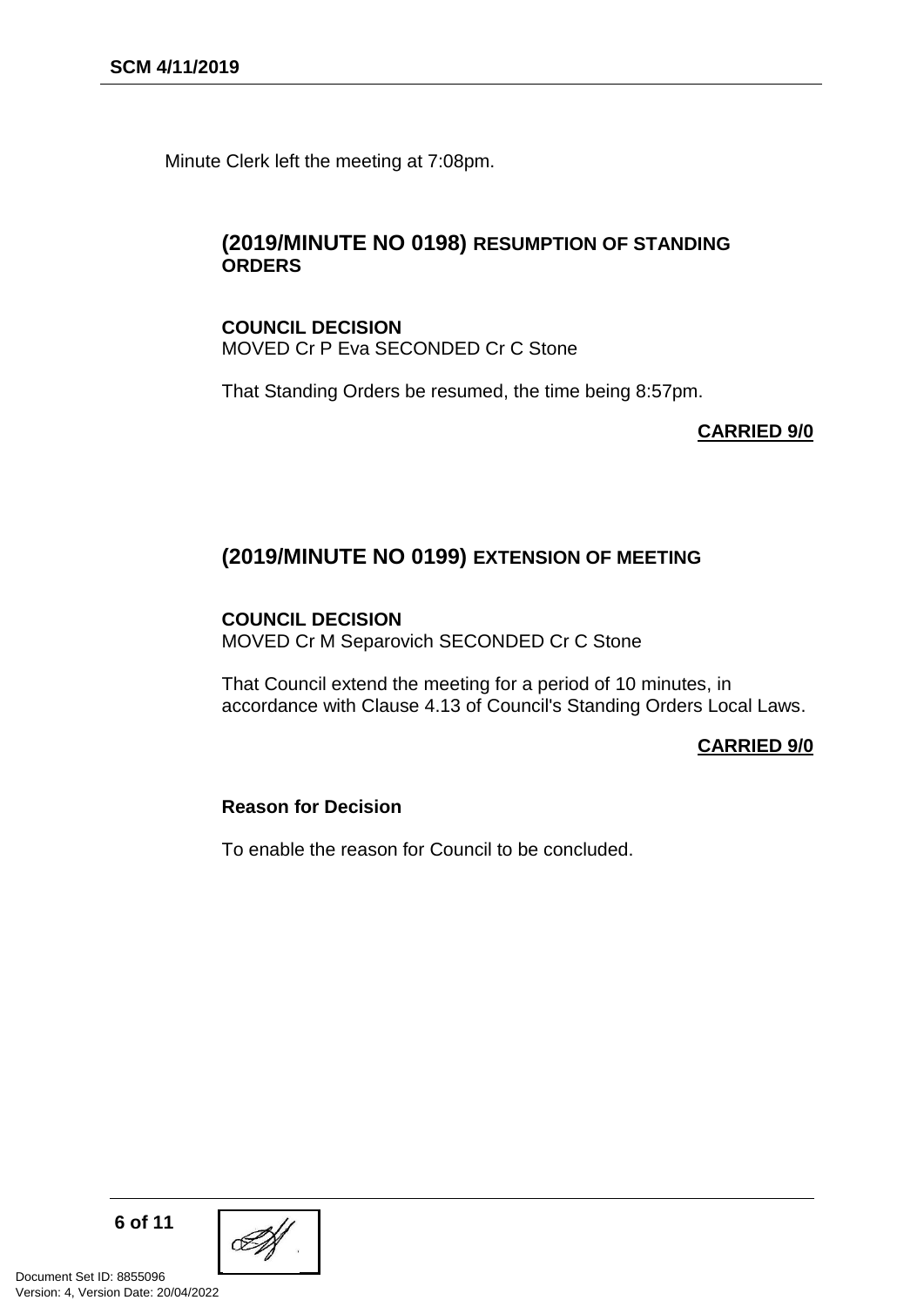## <span id="page-6-1"></span><span id="page-6-0"></span>**10. COUNCIL MATTERS**

## **10.1 (2019/MINUTE NO 0200) CONSIDER A CONFIDENTIAL STAFF MATTER**

**Author(s)** S Downing

- **Attachments** 1. Statement from the CEO 23/10/19 **(CONFIDENTIAL)** 
	- 2. Mayor's letter to the CEO dated 28/10/19 **(CONFIDENTIAL)**
	- 3. Legal advice from Jackson McDonald (legal Privilege asserted) **(CONFIDENTIAL)**

## **RECOMMENDATION**

That Council

- (1) initiate an investigation as per the Terms of Reference contained in the legal advice attached under separate confidential cover and consider the outcomes and advice arising from the investigation at a future Meeting; and
- (2) provide the Chief Executive Officer with special paid leave whilst the investigation takes place, on the basis that he is not to return to work or attend to work related functions pending the outcomes of the investigation being considered by Council.

## **COUNCIL DECISION**

MOVED Cr C Stone SECONDED Cr M Separovich

That Council undertakes the action agreed to, as contained in the confidential resolution made behind closed doors.

## **CARRIED 6/3**

Cr Smith requested her vote against the motion to be recorded.

#### **Reason for Decision**

Council wished for the resolution made in response to this matter to remain confidential.

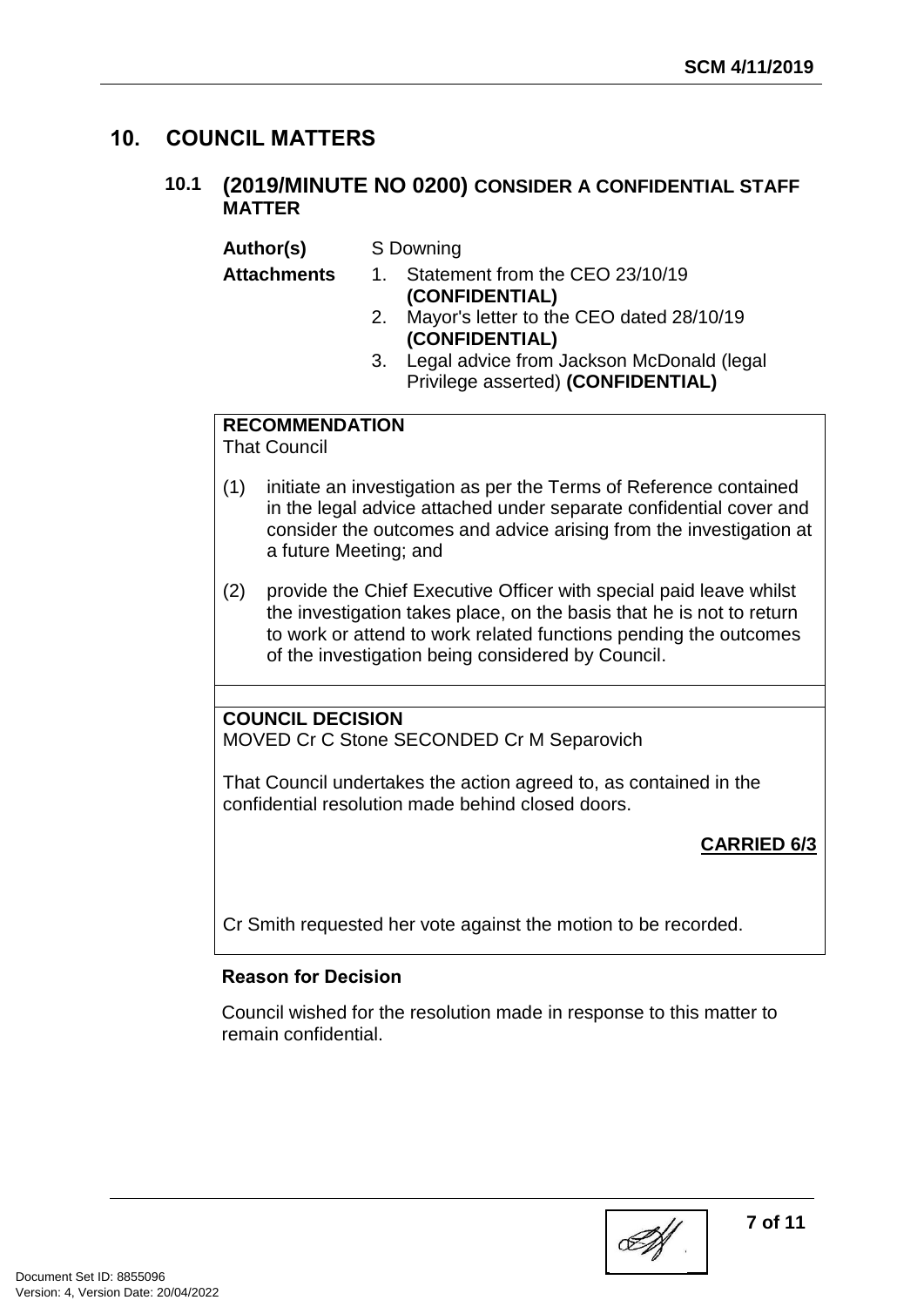#### **Background**

The Special Council meeting has been requested to deal with the Statement from the CEO dated 23 October 2019, a copy of which is attached to this report under separate confidential cover.

#### **Submission**

N/A

#### **Report**

The Chief Executive Officer, Mr Stephen Cain, issued a statement by email to all Elected Members on the 23 October 2019 titled "Statement from the CEO" in which Mr Cain made claim that the City of Cockburn, as his employer, is not providing him with a safe working place.

Mr Cain provided Council with a doctor's note stating he was unfit to attend work for the period 23 October to 8 November 2019 due to the issues associated with the Statement from the CEO.

The Mayor wrote to the Chief Executive Officer on the 28 October 2019 acknowledging the email and medical certificate. The Mayor assured the CEO the City was committed to providing a safe workplace and the Elected Members will be collectively addressing the CEO's concerns with the utmost seriousness and urgency with the primary focus being on his health and wellbeing.

The CEO was advised of the recommended actions the Council was going to consider.

At the same time, legal advice was requested from Council's solicitors, Jackson McDonald, represented by Ms Renae Harding and Mr Mathew Reid, a copy of which is also attached under separate confidential cover.

Given the serious nature of the allegations made, it is recommended that Council initiates an investigation into them in order to be in a position to make more informed decisions on the outcomes of the investigation.

Once the report from the investigator is completed, the solicitors will provide Council with a report on the outcomes of the investigation and actions for council to consider. The report of the investigator will have legal privilege and will not be released unless Council waives that legal privilege.

The timeframe for such an investigation is unknown and will be dependent on the availability of relevant persons.

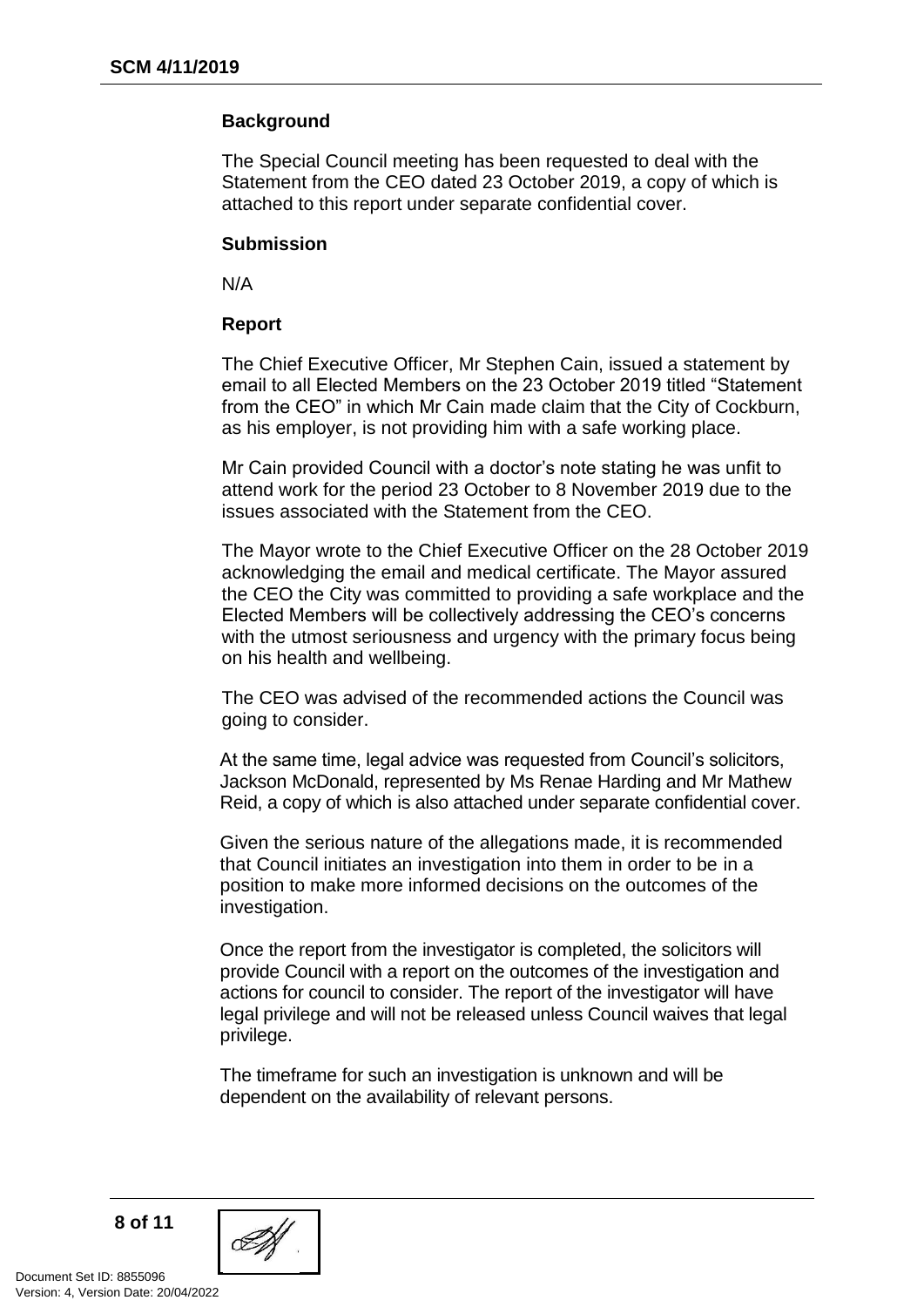In the meantime, it is recommended that Council grants special paid leave to Mr Cain, in order for the matters raised to be adequately assessed and a subsequent report prepared for Council to consider.

## **Strategic Plans/Policy Implications**

#### Leading & Listening

Attract, engage, develop and retain our employees in accordance with the Workforce and Long Term Financial Plan.

#### **Budget/Financial Implications**

The actual cost of this action is uncertain at this stage especially if the CEO and Elected Members are reimbursed legal fees under the existing policy of Council.

#### **Legal Implications**

As noted above, the City will be represented by Jackson McDonald in this matter.

#### **Community Consultation**

N/A

#### **Risk Management Implications**

The provision of a safe work place is paramount. The extent of the claims in the Statement from the CEO will need to be examined and if found substantiated, changes to processes and protocols will need to be implemented. Consequently, there is a "Substantial" level of "Occupational Health and Safety / Well Being" risk associated with this item.

There is also a "High" level of "Financial Impact" risk associated with this item.

#### **Advice to Proponent(s)/Submitters**

Nil

#### **Implications of Section 3.18(3)** *Local Government Act, 1995*

Nil

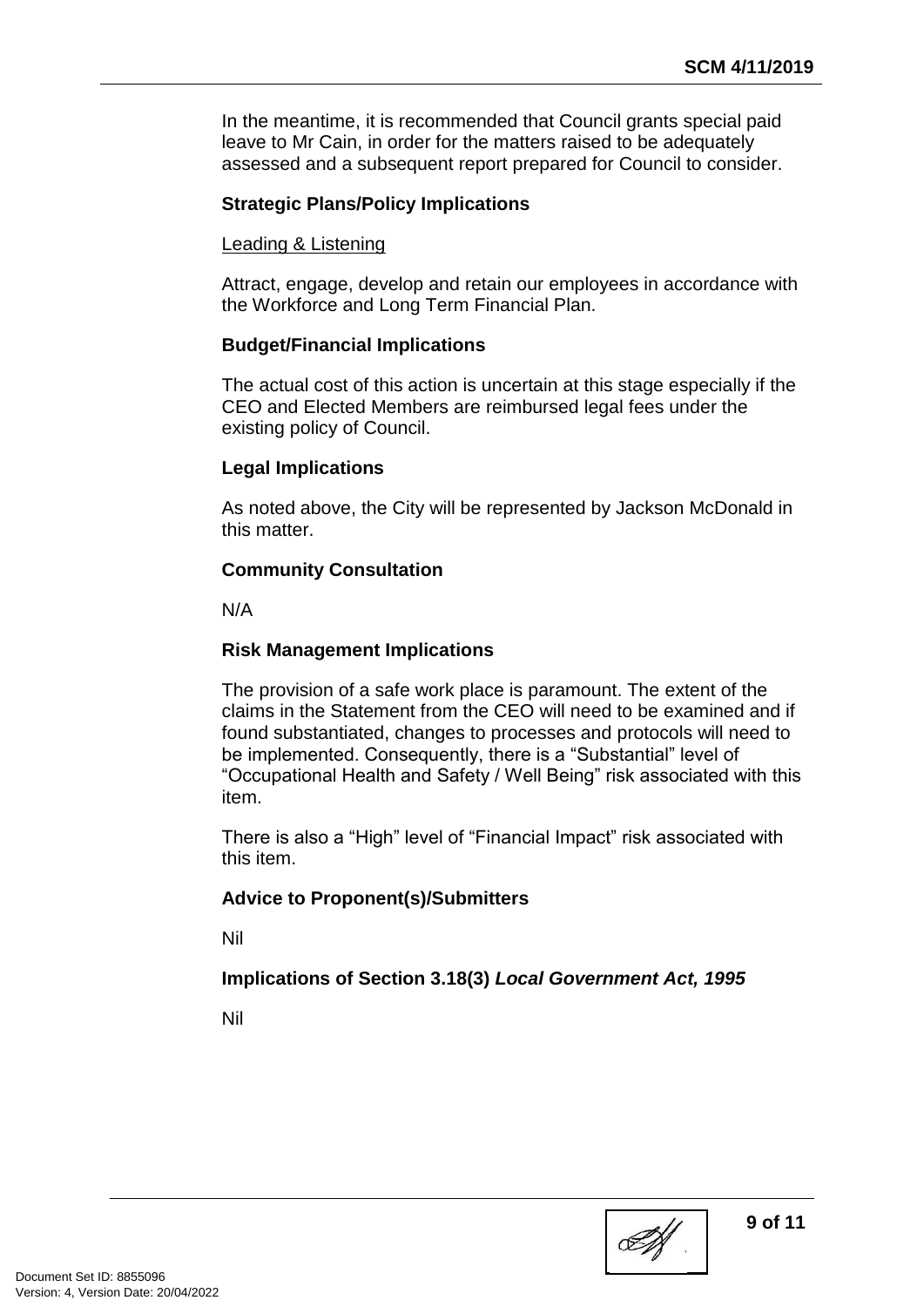## **(2019/MINUTE NO 0201) OPEN MEETING TO PUBLIC**

**COUNCIL DECISION**

MOVED Cr M Separovich SECONDED Cr C Terblanche

That the meeting resume with open doors in accordance with Section 5.23(a) of the Local Government Act 1995, the time being 9:01pm.

<span id="page-9-0"></span>**CARRIED 9/0**

#### <span id="page-9-1"></span>**11. NEW BUSINESS OF AN URGENT NATURE INTRODUCED BY MEMBERS OR OFFICERS**

Nil

## <span id="page-9-2"></span>**12. CONFIDENTIAL BUSINESS**

Nil

## <span id="page-9-3"></span>**13. (2019/MINUTE NO 0202) RESOLUTION OF COMPLIANCE**

#### **RECOMMENDATION**

That Council is satisfied that resolutions carried at this Meeting and applicable to items concerning Council provided services and facilities, are:-

- (1) integrated and co-ordinated, so far as practicable, with any provided by the Commonwealth, the State or any public body;
- (2) not duplicated, to an extent Council considers inappropriate, services or facilities as provided by the Commonwealth, the State or any other body or person, whether public or private; and
- (3) managed efficiently and effectively.

**COUNCIL DECISION** MOVED Cr C Stone SECONDED Cr P Eva

That the recommendation be adopted.

**CARRIED 9/0**